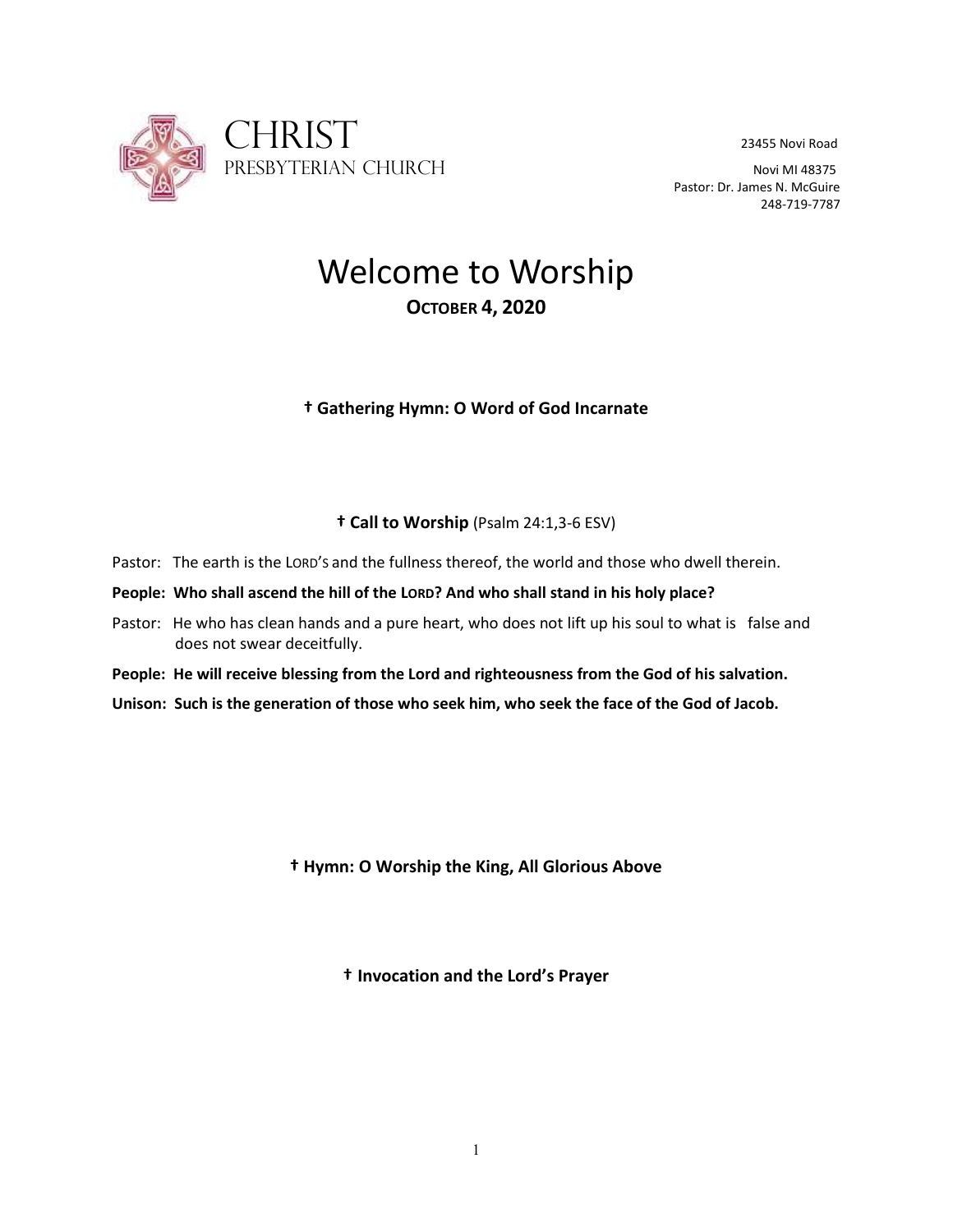## **First Scripture Readings**

(Reader: Carolyn Sharpe}

## **Exodus 20:1-7 Responsive**

1And God spoke all these words:

**<sup>2</sup>** "I am the LORD your God, who brought you out of Egypt, out of the land of slavery.

## **<sup>3</sup> "You shall have no other gods before me.**

- <sup>4</sup> "You shall not make for yourself an image in the form of anything in heaven above or on the earth beneath or in the waters below. <sup>5</sup> You shall not bow down to them or worship them; for I, the LORD your God, am a jealous God, punishing the children for the sin of the parents to the third and fourth generation of those who hate me, *but showing love to a thousand generations* of those who love me and keep my commandments.
- **<sup>7</sup> "You shall not misuse the name of the LORD your God, for the LORD will not hold anyone guiltless who misuses his name.**
- **8** "Remember the Sabbath day by keeping it holy. **9 Six days you shall labor and do all your work, 10 but the** seventh day is a sabbath to the LORD your God. On it you shall not do any work, neither you, nor your son or daughter, nor your male or female servant, nor your animals, nor any foreigner residing in your towns. <sup>11</sup> For in six days the LORD made the heavens and the earth, the sea, and all that is in them, but he rested on the seventh day. Therefore the LORD blessed the Sabbath day and made it holy.

# **<sup>12</sup> "Honor your father and your mother, so that you may live long in the land the LORD your God is giving you.**

**<sup>13</sup>** "You shall not murder.

**<sup>14</sup> "You shall not commit adultery.**

**<sup>15</sup>** "You shall not steal.

## **<sup>16</sup> "You shall not give false testimony against your neighbor.**

**<sup>17</sup>** "You shall not covet your neighbor's house. You shall not covet your neighbor's wife, or his male or female servant, his ox or donkey, or anything that belongs to your neighbor."

# **Philippians 3:4b-14**

4b If someone else thinks they have reasons to put confidence in the flesh, I have more: <sup>5</sup> circumcised on the eighth day, of the people of Israel, of the tribe of Benjamin, a Hebrew of Hebrews; in regard to the law, a Pharisee; 6 as for zeal, persecuting the church; as for righteousness based on the law, faultless.

## **<sup>7</sup>But whatever were gains to me I now consider loss for the sake of Christ. <sup>8</sup>What is more, I consider everything a loss because of the surpassing worth of knowing Christ Jesus my Lord, for whose sake I have lost all things.**

I consider them garbage, that I may gain Christ  $\theta$  and be found in him, not having a righteousness of my own that comes from the law, but that which is through faith inChrist—the righteousness that comes from God on the basis of faith.

## **<sup>10</sup> I want to know Christ—yes, to know the power of his resurrection and participation in his**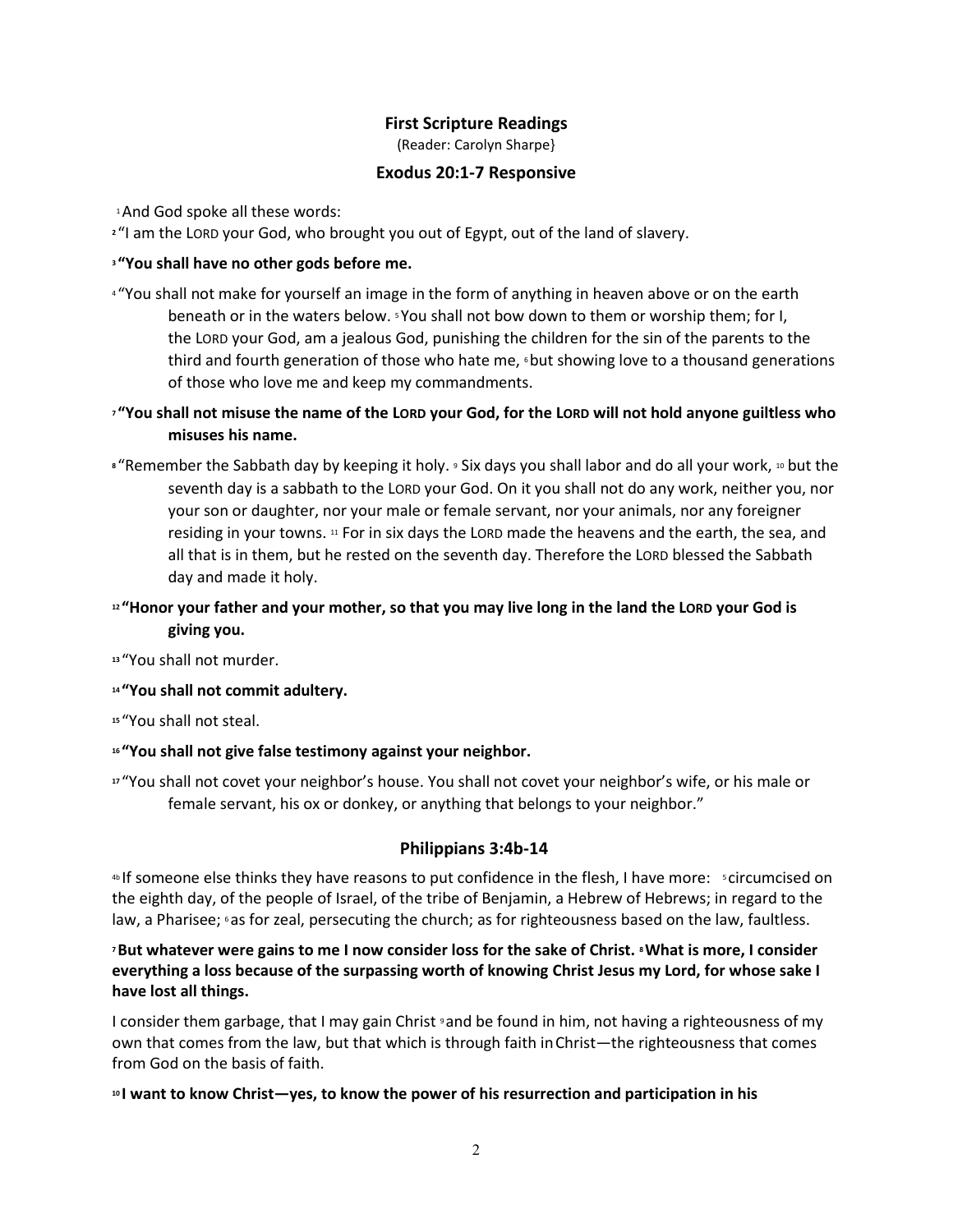**sufferings, becoming like him in his death, <sup>11</sup> and so, somehow, attaining to the resurrection from the dead**.

<sup>12</sup> Not that I have already obtained all this, or have already arrived at my goal, but I press on to take hold of that for which Christ Jesus took hold of me. <sup>13</sup>Brothers and sisters, I do not consider myself yet to have taken hold of it.

**But one thing I do: Forgetting what is behind and straining toward what is ahead, <sup>14</sup> I press on toward the goal to win the prize for which God has called me heavenward in Christ Jesus.**

> This is the Word of the Lord! **Thanks be to God!**

**† Gloria Patri** Glory be to the Father, and to the Son, and to the Holy Ghost. As it was in the beginning, is now, and ever shall be, world without end. Amen, Amen.

## **† Hymn: God, All Nature Sings Thy Glory**

# **Presentation of Tithes and Offerings Offertory Guest Pianist Linda Johnson Prayer of Thanksgiving**

#### **† Doxology**

Praise God from whom all blessings flow, Praise Him all creatures here below. Praise Him above ye heavenly hosts, Praise Father, Son, and Holy Ghost. Amen.

**Second Scripture Readings**

(Reader: Carolyn Sharpe)

#### **Matthew 21:33-46 Responsive**

33 "Listen to another parable: There was a landowner who planted a vineyard. He put a wall around it, dug a winepress in it and built a watchtower. Then he rented the vineyard to some farmers and moved to another place.

#### **<sup>34</sup>When the harvest time approached, he sent his servants to the tenants to collect his fruit.**

<sup>35</sup> "The tenants seized his servants; they beat one, killed another, and stoned a third. <sup>36</sup> Then he sent other servants to them, more than the first time, and the tenants treated them the same way.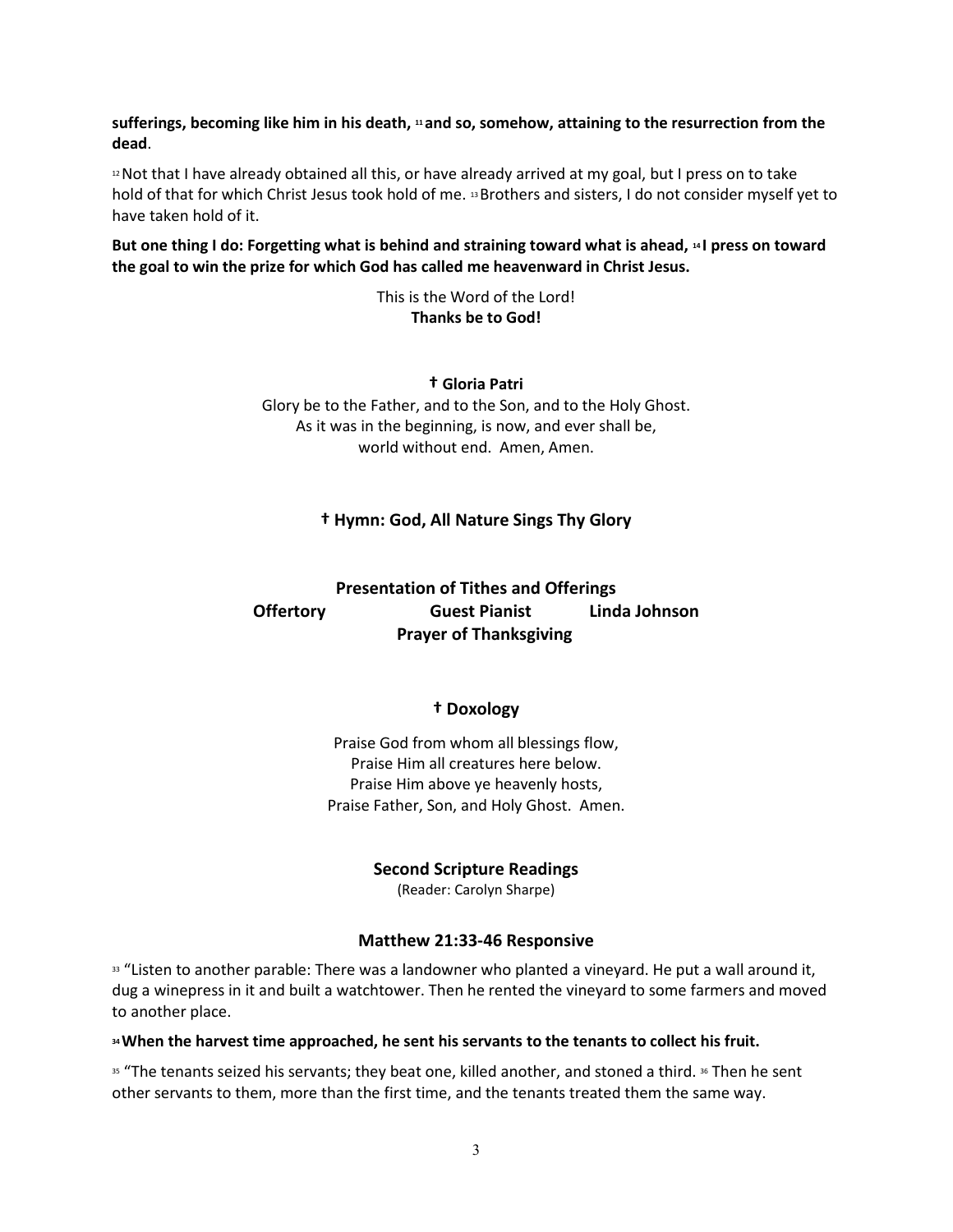#### **<sup>37</sup> Last of all, he sent his son to them. 'They will respect my son,' he said.**

38 "But when the tenants saw the son, they said to each other, 'This is the heir. Come, let's kill him and take his inheritance.' <sup>39</sup> So they took him and threw him out of the vineyard and killed him.

#### **<sup>40</sup> "Therefore, when the owner of the vineyard comes, what will he do to those tenants?"**

<sup>41</sup> "He will bring those wretches to a wretched end," they replied, "and he will rent the vineyard to other tenants, who will give him his share of the crop at harvest time."

### **<sup>42</sup> Jesus said to them, "Have you never read in the Scriptures: "'The stone the builders rejected has become the cornerstone;**

 **the Lord has done this, and it is marvelous in our eyes'?**

**<sup>43</sup>** "Therefore I tell you that the kingdom of God will be taken away from you and given to a people who will produce its fruit. <sup>44</sup> Anyone who falls on this stone will be broken to pieces; anyone on whom it falls will be crushed."

## **<sup>45</sup>When the chief priests and the Pharisees heard Jesus' parables, they knew he was talking about them. <sup>46</sup> They looked for a way to arrest him, but they were afraid of the crowd because the people held that he was a prophet.**

## **Psalm 19 Responsive**

<sup>1</sup>The heavens declare the glory of God;

the skies proclaim the work of his hands.

<sup>2</sup>Day after day they pour forth speech;

night after night they reveal knowledge.

- <sup>3</sup> They have no speech, they use no words; no sound is heard from them.
- <sup>4</sup> Yet their voice goes out into all the earth, their words to the ends of the world.

## **In the heavens God has pitched a tent for the sun.**

- **5 It is like a bridegroom coming out of his chamber,**
- **like a champion rejoicing to run his course.**
- **<sup>6</sup> It rises at one end of the heavens and makes its circuit to the other; nothing is deprived of its warmth.**

**<sup>7</sup>** The law of the LORD is perfect, refreshing the soul. The statutes of the LORD are trustworthy,

 making wise the simple. **<sup>8</sup>** The precepts of the LORD are right,

giving joy to the heart.

The commands of the LORD are radiant,

giving light to the eyes.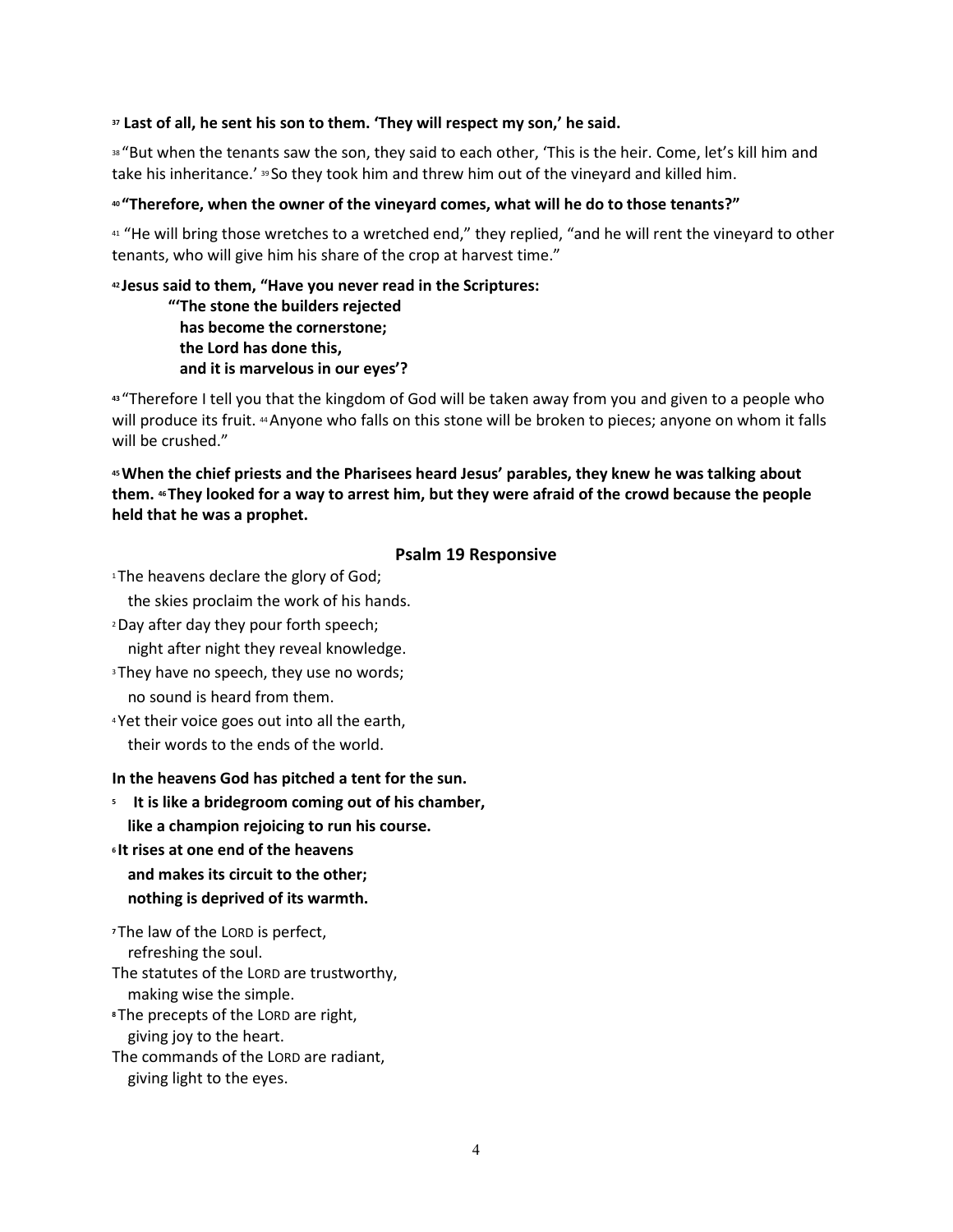**<sup>9</sup> The fear of the LORD is pure, enduring forever. The decrees of the LORD are firm, and all of them are righteous.**

**<sup>10</sup>** They are more precious than gold, than much pure gold; they are sweeter than honey, than honey from the honeycomb.

**<sup>11</sup>By them your servant is warned; in keeping them there is great reward. <sup>12</sup>But who can discern their own errors? Forgive my hidden faults. may they not rule over me.**

**<sup>13</sup>**Keep your servant also from willful sins; may they not rule over me. Then I will be blameless, innocent of great transgression.

**<sup>14</sup>May these words of my mouth and this meditation of my heart be pleasing in your sight, LORD, my Rock and my Redeemer.**

> This is the Word of the Lord! **Thanks be to God!**

**Sermon: The Two Voices of God**

Dr. James N. McGuire

**Pastoral Prayer**

**The Sacrament of the Lord's Supper**

**† Hymn: My Soul, Praise the Lord**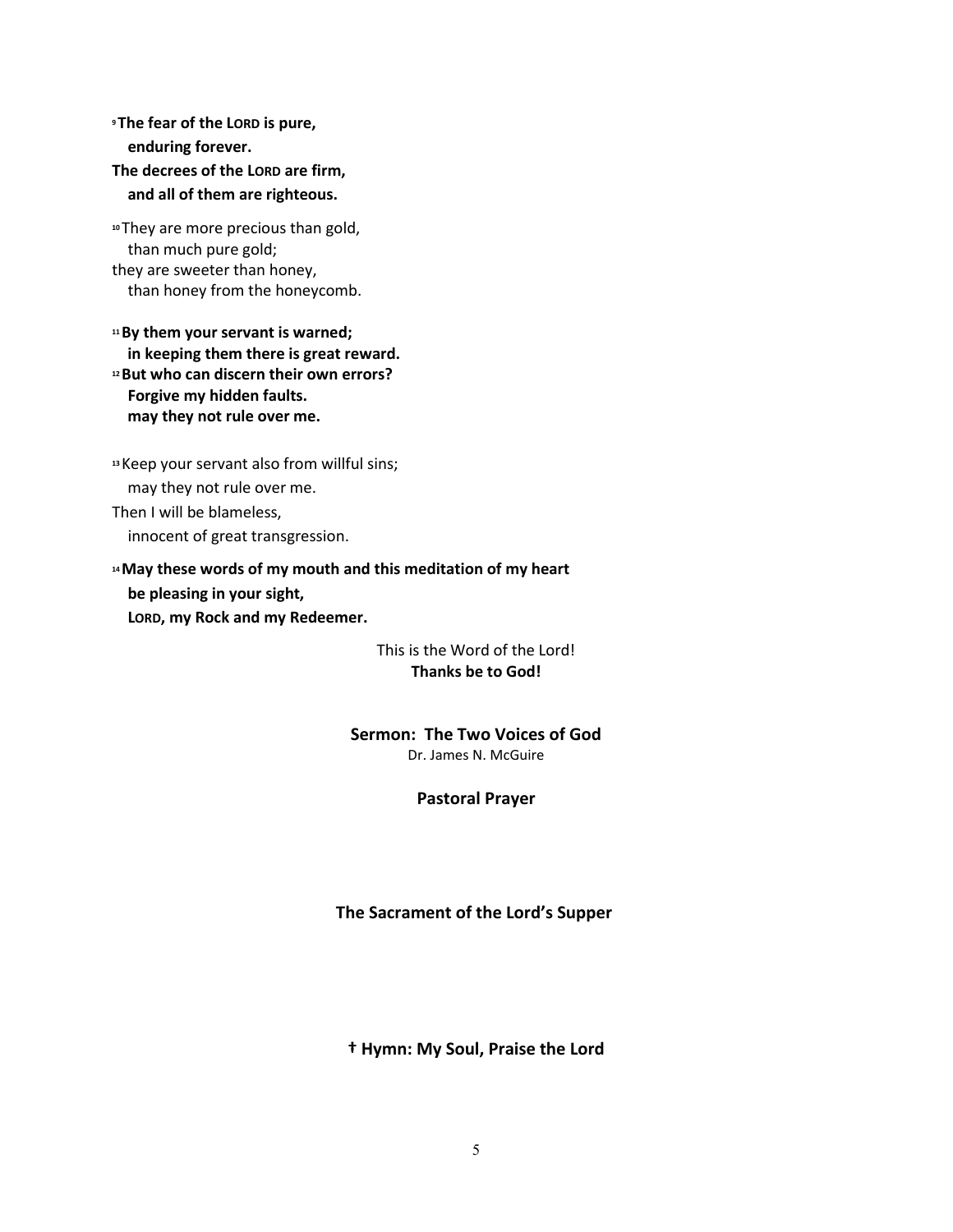#### **Responsive Litany** (from Ephesians 2)

Pastor: As for you, you were dead in your transgressions and sins, in which you used to live when you followed the ways of this world.

#### **People: We were by nature deserving of wrath.**

- Pastor: But because of his great love for us, God, who is rich in mercy, made us alive with Christ even when we were dead in transgressions—it is by grace you have been saved.
- **People: God raised us up with Christ and seated us with him in the heavenly realms in Christ Jesus.**
- **Unison: For it is by grace you have been saved, through faith—and this not from yourselves, it is the gift of God—not by works, so that no one can boast.**

**† Benediction**

#### **Welcome, Announcements and Prayers**

**Dr. James N. McGuire, Pastor Change Accord Property Control Pressure Dr. Eric Roth, Director of Music**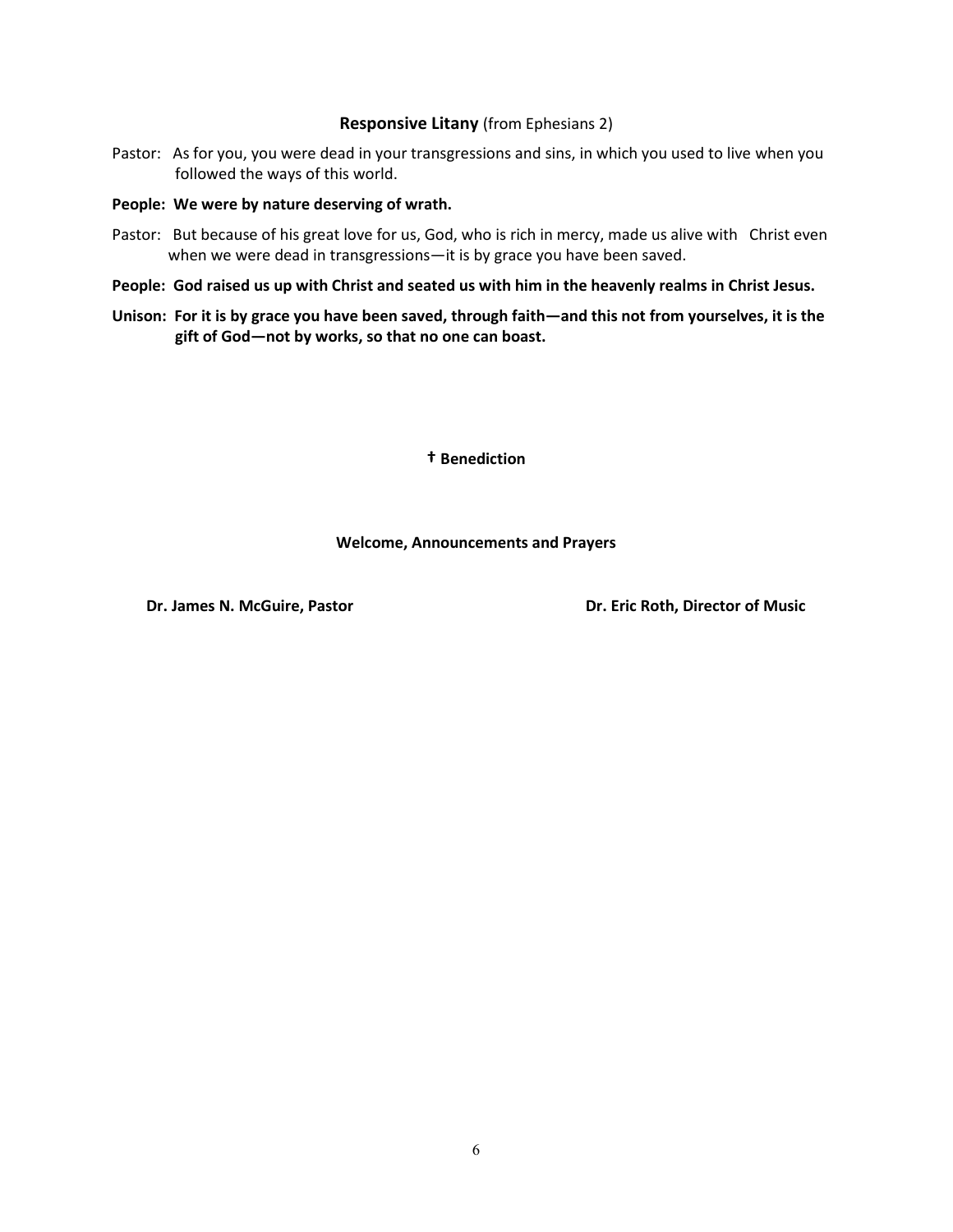**To our visitors: We hope our worship enables you to draw near to God through Christ Jesus, and that you feel welcome here among us. Please sign the guest book in the narthex and allow us to greet you. Our normal fellowship time after the service has been postponed due to the Covid-19 restrictions.**

#### **In Need of Prayer**

Bunny Rector, surgery recently Dennis Dorman, being tested for cancer Cindy Bemis Bruce Hartley, employment Kent's sister Lori George Donoian and family Pat Grad's grandson, Luke age 12 Gail Nastwold Jen Freese, lungs. Maya, new puppy selection Sally Freese, shingles pain Brett Johnson, Nancy's son Lyndsay, daughter of the Sharpes Don Rende's brother, Bob David, friend of Cindy Taaffee Bruce, friend of the Clay family Jim, Gary, Marion, friends of Szczepaneks Linda Szczepanek and other family members Cody, grandson of Carolyn Krueger Colleen, friend of Kelly Rende Nancy, friend of Doaks Janet Young Carolyn Schmierer, assisted living Yvonne Ray, assisted living

#### **In Need of Prayer**

Gene & Linda Szczepanek Jack & Senie Engebretson Marie Johnson, Linda & Ray Johnson's daughter Nicki, Donna's neighbor, new cancer Keely & Josh, daughter/son-in-law of Linda Johnson Julie, dear friend of Chernenkoffs Alberta Weaver, at home Reginia Higgs Avery, niece of Teresa Lisowki Ben, student with Covid19, Bodnar nephew Carol, Bev Thompson's cousin Tracy, friend of Bunny Rector Randy, friend of Bodnars Tim, cancer, nephew of Janet Young Lauren, niece of Ron Lisowski Kelly Rende's co-worker, new cancer Unbelieving children in our families Kelly Rende, grief Family of Anna, died complications of childbirth

Our sympathy is extended to Linda Davis in the death of her cousin, Patrick, and to the Szczepanek family in the death of Joy Kull.

**Please also pray for people who are struggling over mental health issues, particularly brought on by the stresses of Covid-19, unemployment, etc.**

**Audio Sermons** can be heard on the church website: http://christ-presbyterianchurch.org

**Monthly need: \$17,083.0 Giving to general fund last week: \$3,590 Giving to general fund in Sept: \$16,420** Giving **to mortgage in Sept: \$5,115**

**Our Military**: Justin, deployed to Qatar; Metzners' grandson; Bryan, relative of Teresa Lisowski, deployed to Iraq.

*Pray for God's protection of girls/women and intervention to stop the human sex trafficking in our state.*

**Heidelberg Catechism: Q 112.** What is God's will for us in the ninth commandment? **A.** (Part 2) In court and everywhere else, I should avoid lying and deceit of every kind; these are devices the devil himself uses, and they would call down on me God's intense anger. I should love the truth, speak it candidly, and openly acknowledge it. And I should do what I can to guard and advance my neighbor's good name.